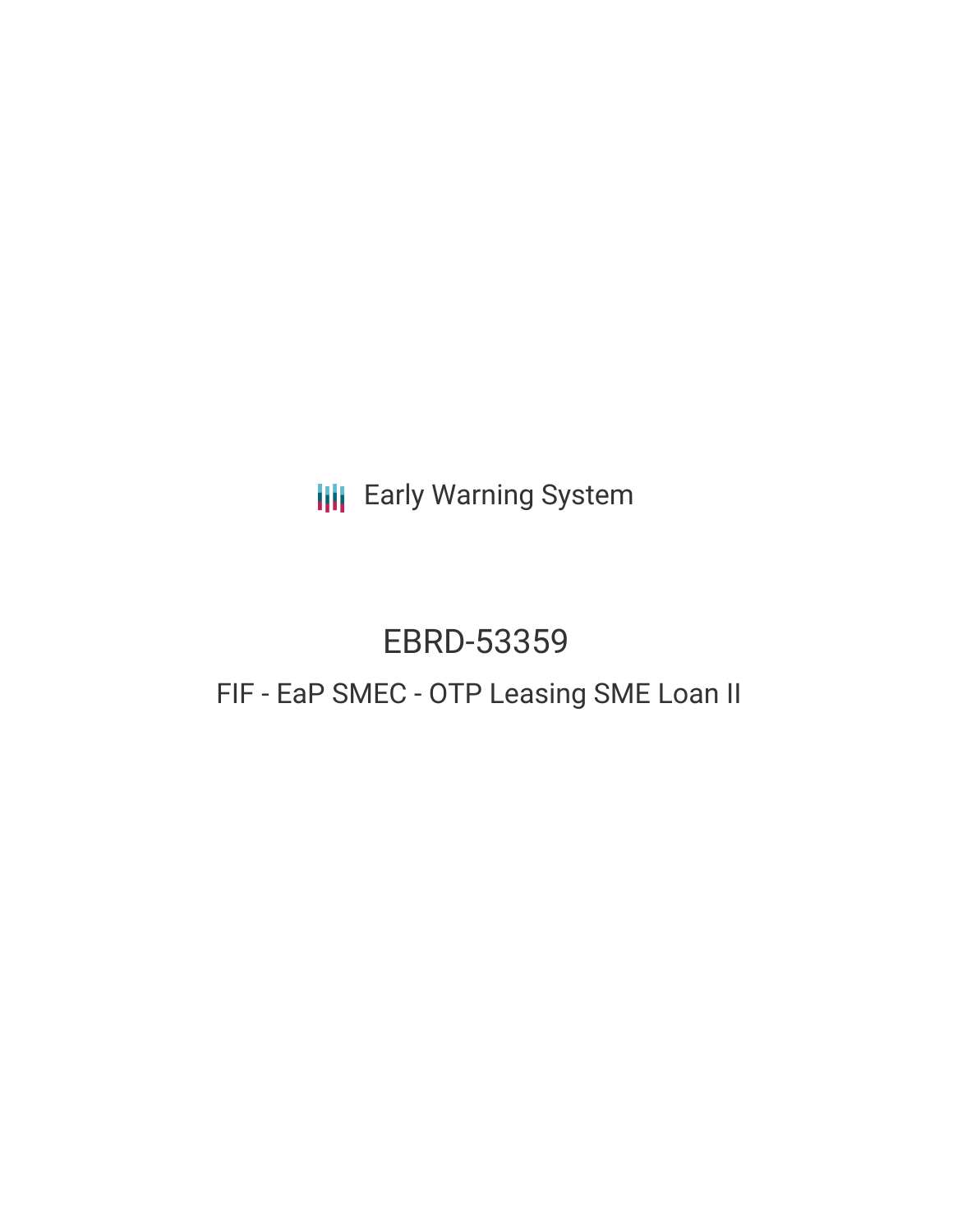

# **Quick Facts**

| <b>Countries</b>               | Ukraine                                                 |
|--------------------------------|---------------------------------------------------------|
| <b>Financial Institutions</b>  | European Bank for Reconstruction and Development (EBRD) |
| <b>Status</b>                  | Approved                                                |
| <b>Bank Risk Rating</b>        | FI                                                      |
| <b>Voting Date</b>             | 2022-02-01                                              |
| <b>Borrower</b>                | OTP Leasing LLC                                         |
| <b>Sectors</b>                 | Finance, Industry and Trade                             |
| <b>Investment Type(s)</b>      | Loan                                                    |
| <b>Investment Amount (USD)</b> | $$28.02$ million                                        |
| <b>Project Cost (USD)</b>      | $$28.02$ million                                        |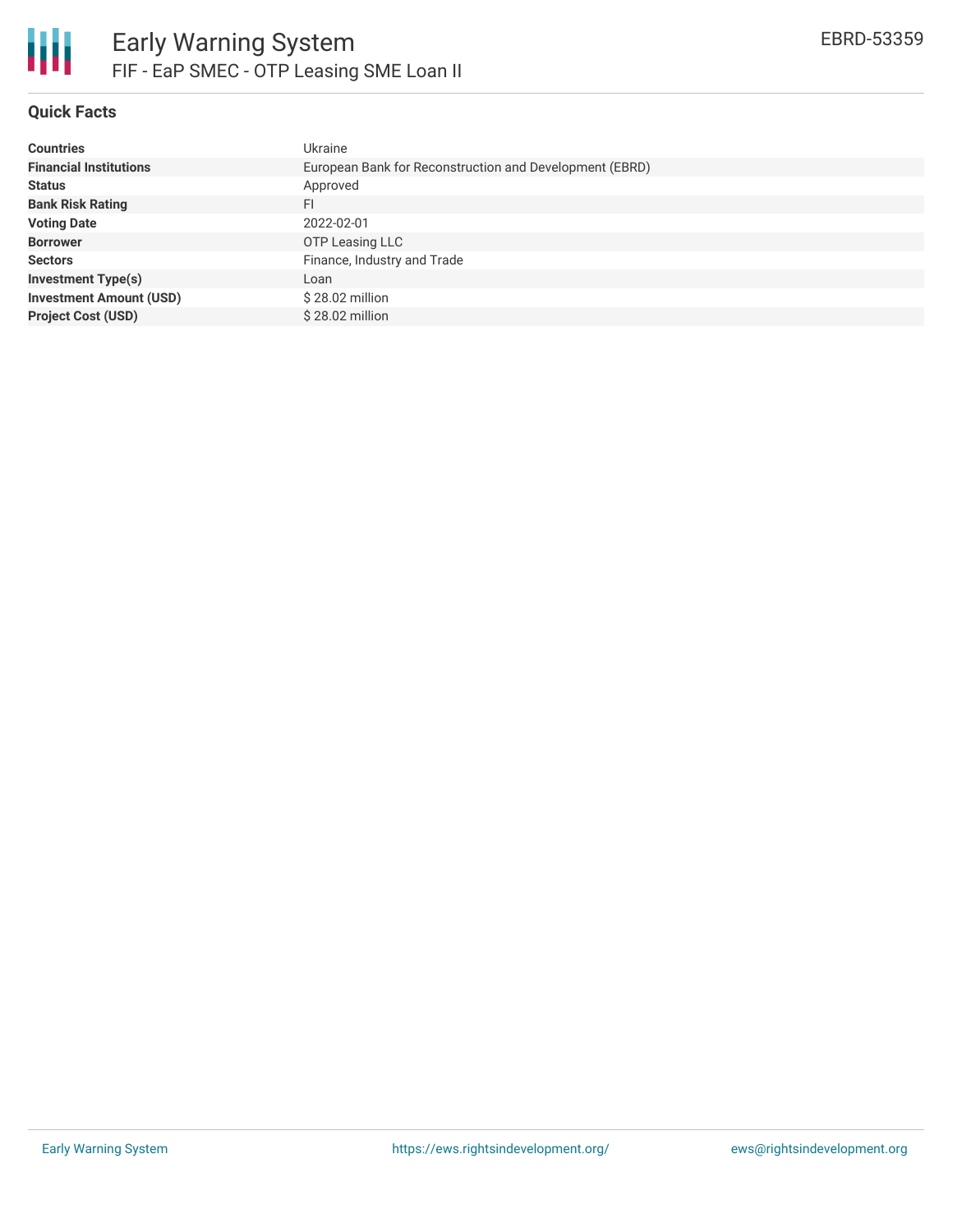

## **Project Description**

According to the bank website, the project consists in a four-year senior unsecured loan to be provided to LLC OTP Leasing for on-lending to eligible micro, small and medium-sized enterprises ("MSMEs") under SME Competitiveness Programme in Eastern Partnership. In addition to long-term financing, eligible sub-borrowers will receive technical assistance funded by the EU and grant support in the form of investment incentives upon the completion of their investment projects.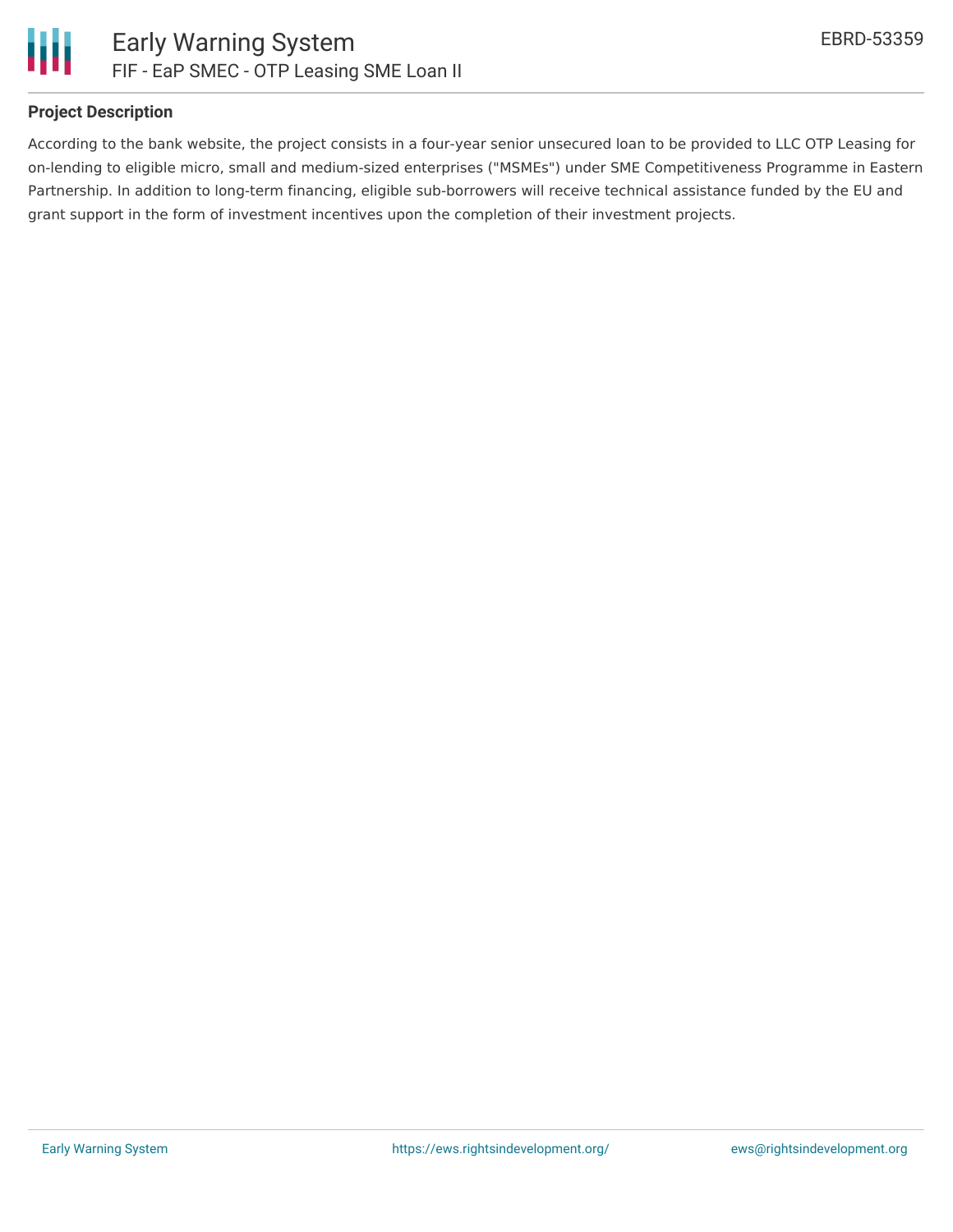### **Investment Description**

European Bank for Reconstruction and Development (EBRD)

#### **Financial Intermediary**

Financial Intermediary: A commercial bank or financial institution that receives funds from a development bank. A financial intermediary then lends these funds to their clients (private actors) in the form of loans, bonds, guarantees and equity shares. Financial intermediaries include insurance, pension and equity funds. The direct financial relationship is between the development bank and the financial intermediary.

OTP [LEASING](file:///actor/4086/) LLC (Financial Intermediary)